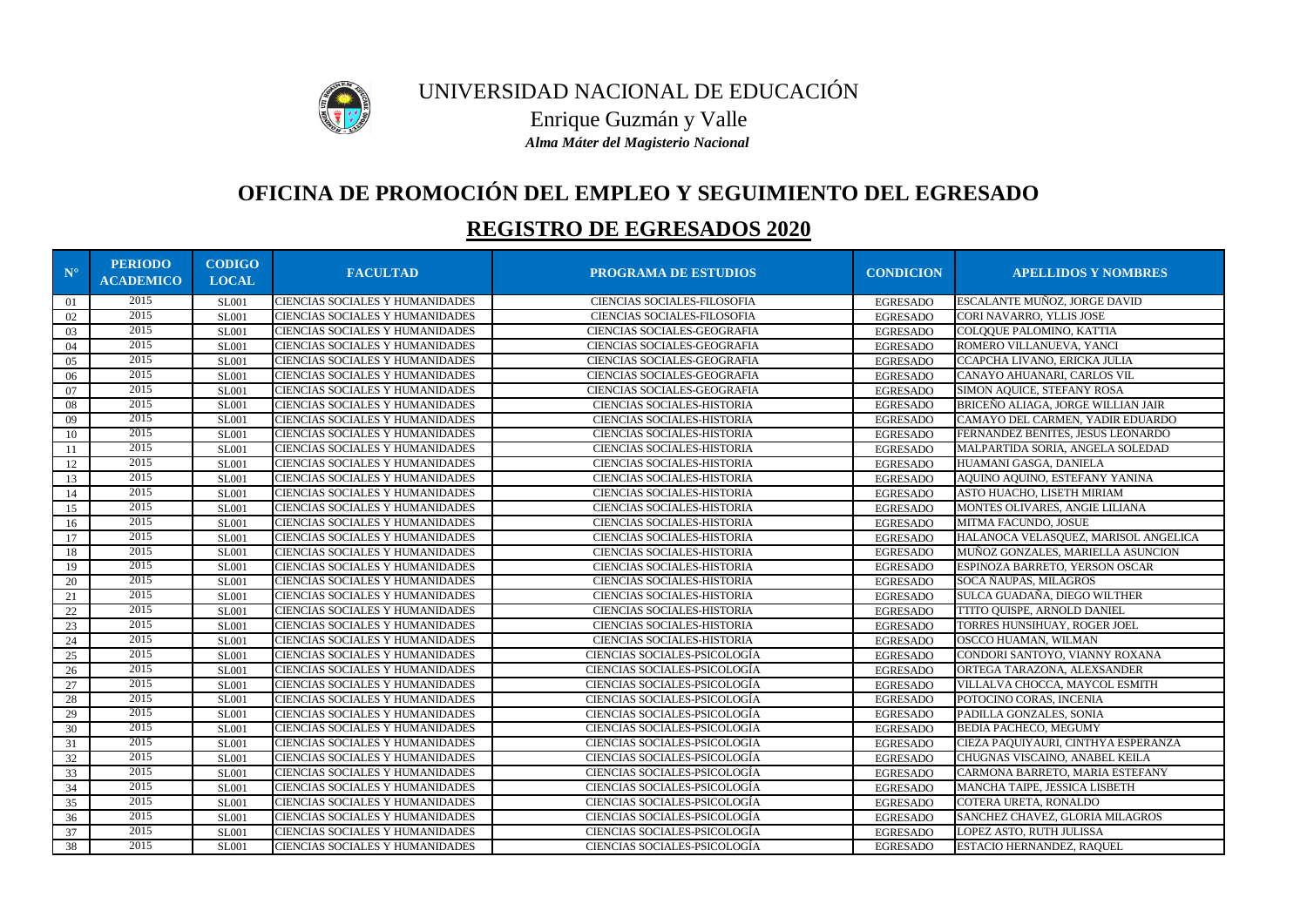

# **OFICINA DE PROMOCIÓN DEL EMPLEO Y SEGUIMIENTO DEL EGRESADO**

| $N^{\circ}$ | <b>PERIODO</b><br><b>ACADEMICO</b> | <b>CODIGO</b><br><b>LOCAL</b> | <b>FACULTAD</b>                        | <b>PROGRAMA DE ESTUDIOS</b>                           | <b>CONDICION</b> | <b>APELLIDOS Y NOMBRES</b>             |
|-------------|------------------------------------|-------------------------------|----------------------------------------|-------------------------------------------------------|------------------|----------------------------------------|
| 39          | 2015                               | <b>SL001</b>                  | <b>CIENCIAS SOCIALES Y HUMANIDADES</b> | CIENCIAS SOCIALES-PSICOLOGÍA                          | <b>EGRESADO</b>  | ESTEBAN ARIAS, KRISTEL FLOR            |
| 40          | 2015                               | <b>SL001</b>                  | <b>CIENCIAS SOCIALES Y HUMANIDADES</b> | CIENCIAS SOCIALES-PSICOLOGÍA                          | <b>EGRESADO</b>  | PAJARES AGUIRRE, LUZ JIMENA            |
| 41          | 2015                               | <b>SL001</b>                  | CIENCIAS SOCIALES Y HUMANIDADES        | CIENCIAS SOCIALES-PSICOLOGÍA                          | <b>EGRESADO</b>  | <b>BARAHONA VILCHEZ, DUWAL ANTHONY</b> |
| 42          | 2015                               | <b>SL001</b>                  | CIENCIAS SOCIALES Y HUMANIDADES        | CIENCIAS SOCIALES-PSICOLOGÍA                          | <b>EGRESADO</b>  | CANCHO DELGADO, MARIA YENIFER          |
| 43          | 2015                               | <b>SL001</b>                  | <b>CIENCIAS SOCIALES Y HUMANIDADES</b> | CIENCIAS SOCIALES-PSICOLOGÍA                          | <b>EGRESADO</b>  | GUTIERREZ SOTELO, MAVILA ABIGAEL       |
| 44          | 2015                               | <b>SL001</b>                  | CIENCIAS SOCIALES Y HUMANIDADES        | CIENCIAS SOCIALES-PSICOLOGÍA                          | <b>EGRESADO</b>  | GONZALES ASCAYO, JHONEL YONATAN        |
| 45          | 2015                               | <b>SL001</b>                  | <b>CIENCIAS SOCIALES Y HUMANIDADES</b> | CIENCIAS SOCIALES-PSICOLOGÍA                          | <b>EGRESADO</b>  | CORILLA MACHA, NANCY YOSMIRA           |
| 46          | 2015                               | <b>SL001</b>                  | <b>CIENCIAS SOCIALES Y HUMANIDADES</b> | CIENCIAS SOCIALES-PSICOLOGÍA                          | <b>EGRESADO</b>  | HUACHO ZEVALLOS, MIGUEL ANGEL          |
| 47          | 2015                               | <b>SL001</b>                  | <b>CIENCIAS SOCIALES Y HUMANIDADES</b> | CIENCIAS SOCIALES-PSICOLOGÍA                          | <b>EGRESADO</b>  | SOLIS VEGA, PATRICIA ZENAIDA           |
| 48          | 2015                               | <b>SL001</b>                  | CIENCIAS SOCIALES Y HUMANIDADES        | CIENCIAS SOCIALES-PSICOLOGÍA                          | <b>EGRESADO</b>  | MONTOYA PORTOCARRERO, MIRIAM ELISA     |
| 49          | 2015                               | <b>SL001</b>                  | CIENCIAS SOCIALES Y HUMANIDADES        | CIENCIAS SOCIALES-PSICOLOGÍA                          | <b>EGRESADO</b>  | VARGAS QUISPE, ELIZABETH MERCED        |
| 50          | 2015                               | <b>SL001</b>                  | <b>CIENCIAS SOCIALES Y HUMANIDADES</b> | CIENCIAS SOCIALES-PSICOLOGÍA                          | <b>EGRESADO</b>  | JURADO VILLENA, KATHERINE NELVA        |
| 51          | 2015                               | <b>SL001</b>                  | <b>CIENCIAS SOCIALES Y HUMANIDADES</b> | EDUCACIÓN ARTISTICA - ARTES PLASTICAS-TEATRO - MÚSICA | <b>EGRESADO</b>  | ESPINOZA AGUILAR, LUISA CARMEN         |
| 52          | 2015                               | <b>SL001</b>                  | <b>CIENCIAS SOCIALES Y HUMANIDADES</b> | EDUCACIÓN ARTISTICA - ARTES PLASTICAS-TEATRO - MÚSICA | <b>EGRESADO</b>  | <b>GRANADOS CARDENAS, ABEL EFRAIN</b>  |
| 53          | 2015                               | <b>SL001</b>                  | <b>CIENCIAS SOCIALES Y HUMANIDADES</b> | EDUCACIÓN ARTISTICA - ARTES PLASTICAS-TEATRO - MÚSICA | <b>EGRESADO</b>  | VALENCIA PEÑA, ROBERT JOSE             |
| 54          | 2015                               | <b>SL001</b>                  | CIENCIAS SOCIALES Y HUMANIDADES        | EDUCACIÓN ARTISTICA - ARTES PLASTICAS-TEATRO - MÚSICA | <b>EGRESADO</b>  | ALVARADO YANGALI, JUAN CARLOS          |
| 55          | 2015                               | <b>SL001</b>                  | CIENCIAS SOCIALES Y HUMANIDADES        | EDUCACIÓN ARTISTICA - ARTES PLASTICAS-TEATRO - MÚSICA | <b>EGRESADO</b>  | QUISPE YAURIMON, DIANA PAOLA           |
| 56          | 2015                               | <b>SL001</b>                  | CIENCIAS SOCIALES Y HUMANIDADES        | EDUCACIÓN ARTISTICA - ARTES PLASTICAS-TEATRO - MÚSICA | <b>EGRESADO</b>  | PEREZ GARCIA, JUAN LUIS                |
| 57          | 2015                               | <b>SL001</b>                  | CIENCIAS SOCIALES Y HUMANIDADES        | EDUCACIÓN ARTISTICA - MÚSICA-TEATRO - ARTES PLÁSTICAS | <b>EGRESADO</b>  | CHAVARRIA SALAZAR, DANIEL ALBERTO      |
| 58          | 2015                               | <b>SL001</b>                  | <b>CIENCIAS SOCIALES Y HUMANIDADES</b> | EDUCACIÓN ARTISTICA - MÚSICA-TEATRO - ARTES PLÁSTICAS | <b>EGRESADO</b>  | DE LA CRUZ SAAVEDRA, ELMER             |
| 59          | 2015                               | <b>SL001</b>                  | <b>CIENCIAS SOCIALES Y HUMANIDADES</b> | EDUCACIÓN ARTISTICA - MÚSICA-TEATRO - ARTES PLÁSTICAS | <b>EGRESADO</b>  | DIAZ HUAMAN, OSCAR JHOEEL              |
| 60          | 2015                               | <b>SL001</b>                  | <b>CIENCIAS SOCIALES Y HUMANIDADES</b> | EDUCACIÓN ARTISTICA - MÚSICA-TEATRO - ARTES PLÁSTICAS | <b>EGRESADO</b>  | ROMERO VILA, MAYOLO                    |
| 61          | 2015                               | <b>SL001</b>                  | CIENCIAS SOCIALES Y HUMANIDADES        | EDUCACIÓN ARTISTICA - MÚSICA-TEATRO - ARTES PLÁSTICAS | <b>EGRESADO</b>  | AUQUI SOLIS, MARLENE                   |
| 62          | 2015                               | <b>SL001</b>                  | <b>CIENCIAS SOCIALES Y HUMANIDADES</b> | EDUCACIÓN ARTISTICA - MÚSICA-TEATRO - ARTES PLÁSTICAS | <b>EGRESADO</b>  | POMA SANTOS, JEAN FRANCO               |
| 63          | 2015                               | <b>SL001</b>                  | <b>CIENCIAS SOCIALES Y HUMANIDADES</b> | EDUCACIÓN ARTISTICA - MÚSICA-TEATRO - ARTES PLÁSTICAS | <b>EGRESADO</b>  | TAYPE PEÑALOZA, DAVID                  |
| 64          | 2015                               | <b>SL001</b>                  | <b>CIENCIAS SOCIALES Y HUMANIDADES</b> | EDUCACIÓN ARTISTICA - MÚSICA-TEATRO - ARTES PLÁSTICAS | <b>EGRESADO</b>  | ESCANDON TOLENTINO, MIGUEL ANGEL       |
| 65          | 2015                               | <b>SL001</b>                  | CIENCIAS SOCIALES Y HUMANIDADES        | EDUCACIÓN ARTISTICA - TEATRO-ARTES PLÁSTICAS - MÚSICA | <b>EGRESADO</b>  | MORAN AGUILAR, LORENA BRIGITH          |
| 66          | 2015                               | <b>SL001</b>                  | <b>CIENCIAS SOCIALES Y HUMANIDADES</b> | EDUCACIÓN INTERCULTURAL BILINGUE-LENGUA ESPAÑOLA      | <b>EGRESADO</b>  | <b>GAMONAL GONZALES, LIDIA</b>         |
| 67          | 2015                               | <b>SL001</b>                  | <b>CIENCIAS SOCIALES Y HUMANIDADES</b> | EDUCACIÓN INTERCULTURAL BILINGUE-LENGUA ESPAÑOLA      | <b>EGRESADO</b>  | CACERES AIQUIPA, MARICRUZ              |
| 68          | 2015                               | <b>SL001</b>                  | <b>CIENCIAS SOCIALES Y HUMANIDADES</b> | EDUCACIÓN INTERCULTURAL BILINGUE-LENGUA ESPAÑOLA      | <b>EGRESADO</b>  | RAMOS PALOMINO, JACOBO                 |
| 69          | 2015                               | SL <sub>001</sub>             | <b>CIENCIAS SOCIALES Y HUMANIDADES</b> | EDUCACIÓN INTERCULTURAL BILINGUE-LENGUA ESPAÑOLA      | <b>EGRESADO</b>  | RAMIREZ MARIN, NELY                    |
| 70          | 2015                               | <b>SL001</b>                  | <b>CIENCIAS SOCIALES Y HUMANIDADES</b> | EDUCACIÓN INTERCULTURAL BILINGUE-LENGUA ESPAÑOLA      | <b>EGRESADO</b>  | TALAVERANO CHIQUILLAN, CYNTHIA         |
| 71          | 2015                               | <b>SL001</b>                  | <b>CIENCIAS SOCIALES Y HUMANIDADES</b> | EDUCACIÓN INTERCULTURAL BILINGUE-LITERATURA           | <b>EGRESADO</b>  | HUAMAN TAIPE, YESSICA                  |
| 72          | 2015                               | <b>SL001</b>                  | <b>CIENCIAS SOCIALES Y HUMANIDADES</b> | EDUCACIÓN INTERCULTURAL BILINGUE-LITERATURA           | <b>EGRESADO</b>  | YANAPA CAHUAPAZA, AMAN                 |
| 73          | 2015                               | <b>SL001</b>                  | <b>CIENCIAS SOCIALES Y HUMANIDADES</b> | FRANCES-INGLÉS                                        | <b>EGRESADO</b>  | TITO ALANIA, ADAYMI PATRICIA           |
| 74          | 2015                               | <b>SL001</b>                  | CIENCIAS SOCIALES Y HUMANIDADES        | <b>FRANCES-INGLÉS</b>                                 | <b>EGRESADO</b>  | VIGILIO TUCTO, GYSELA PATRICIA         |
| 75          | 2015                               | <b>SL001</b>                  | <b>CIENCIAS SOCIALES Y HUMANIDADES</b> | <b>INGLES-ALEMAN</b>                                  | <b>EGRESADO</b>  | JAUREGUI GONZALES, AMELIA JHEMIRA      |
| 76          | 2015                               | <b>SL001</b>                  | <b>CIENCIAS SOCIALES Y HUMANIDADES</b> | <b>INGLES-ALEMAN</b>                                  | <b>EGRESADO</b>  | TITO ROJAS, ANTUANE JANNELY            |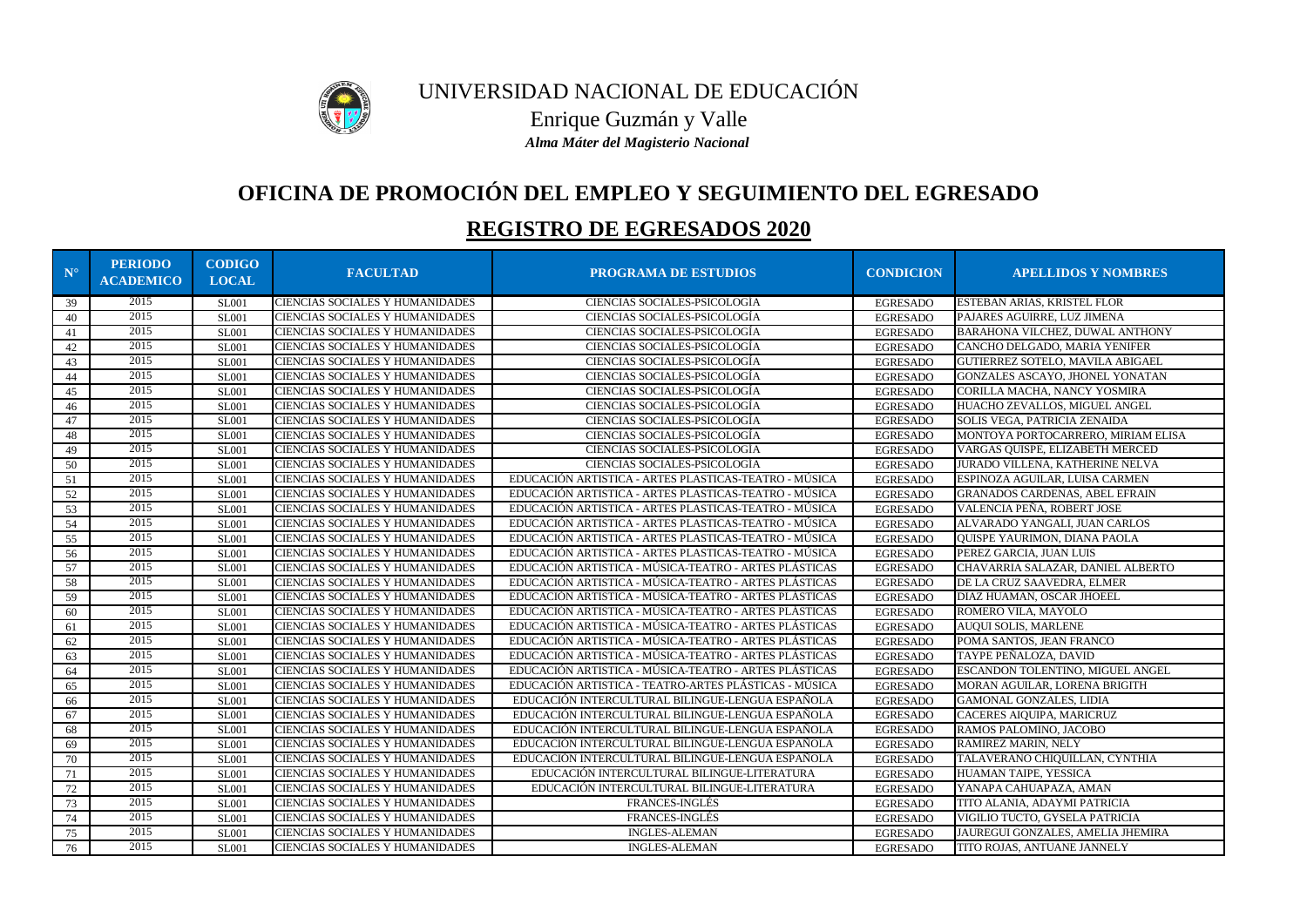

# **OFICINA DE PROMOCIÓN DEL EMPLEO Y SEGUIMIENTO DEL EGRESADO**

| $N^{\circ}$ | <b>PERIODO</b><br><b>ACADEMICO</b> | <b>CODIGO</b><br><b>LOCAL</b> | <b>FACULTAD</b>                        | <b>PROGRAMA DE ESTUDIOS</b>           | <b>CONDICION</b> | <b>APELLIDOS Y NOMBRES</b>             |
|-------------|------------------------------------|-------------------------------|----------------------------------------|---------------------------------------|------------------|----------------------------------------|
| 77          | 2015                               | <b>SL001</b>                  | CIENCIAS SOCIALES Y HUMANIDADES        | INGLES-ESPAÑOL COMO LENGUA EXTRANJERA | <b>EGRESADO</b>  | OCAMPO DIAZ, LIZ FIORELLA              |
| 78          | 2015                               | <b>SL001</b>                  | CIENCIAS SOCIALES Y HUMANIDADES        | INGLES-ESPAÑOL COMO LENGUA EXTRANJERA | <b>EGRESADO</b>  | CHOQUE HUACLES, YADIRA SARA            |
| 79          | 2015                               | <b>SL001</b>                  | CIENCIAS SOCIALES Y HUMANIDADES        | INGLES-ESPAÑOL COMO LENGUA EXTRANJERA | <b>EGRESADO</b>  | DIAZ CAYCHO, SUGER ANDRE               |
| 80          | 2015                               | <b>SL001</b>                  | CIENCIAS SOCIALES Y HUMANIDADES        | INGLES-ESPAÑOL COMO LENGUA EXTRANJERA | <b>EGRESADO</b>  | NINA MARCHAN, LIBELLY ROMINA           |
| 81          | 2015                               | <b>SL001</b>                  | CIENCIAS SOCIALES Y HUMANIDADES        | INGLES-ESPAÑOL COMO LENGUA EXTRANJERA | <b>EGRESADO</b>  | DIEGO CONDOR, BENJAMIN OBET            |
| 82          | 2015                               | <b>SL001</b>                  | CIENCIAS SOCIALES Y HUMANIDADES        | INGLES-ESPAÑOL COMO LENGUA EXTRANJERA | <b>EGRESADO</b>  | ZAMBRANO AGUIRRE, MARCO ANTONIO        |
| 83          | 2015                               | <b>SL001</b>                  | CIENCIAS SOCIALES Y HUMANIDADES        | INGLES-ESPAÑOL COMO LENGUA EXTRANJERA | <b>EGRESADO</b>  | CONTEÑA HUAPAYA, ZOILA DEL CARMEN      |
| 84          | 2015                               | <b>SL001</b>                  | CIENCIAS SOCIALES Y HUMANIDADES        | INGLES-ESPAÑOL COMO LENGUA EXTRANJERA | <b>EGRESADO</b>  | POMACANCHARI ROJAS, ESTEFANY SHIRLEY   |
| 85          | 2015                               | <b>SL001</b>                  | CIENCIAS SOCIALES Y HUMANIDADES        | INGLES-ESPAÑOL COMO LENGUA EXTRANJERA | <b>EGRESADO</b>  | RODRIGUEZ JAMANCA, CYNTHIA HELEN       |
| 86          | 2015                               | <b>SL001</b>                  | CIENCIAS SOCIALES Y HUMANIDADES        | INGLES-ESPAÑOL COMO LENGUA EXTRANJERA | <b>EGRESADO</b>  | ALARCON TORRES, NAHUN JAFET            |
| 87          | 2015                               | <b>SL001</b>                  | CIENCIAS SOCIALES Y HUMANIDADES        | <b>INGLES-FRANCES</b>                 | <b>EGRESADO</b>  | JANAMPA MEJIA, KIMBERLY MICHELL        |
| 88          | 2015                               | <b>SL001</b>                  | CIENCIAS SOCIALES Y HUMANIDADES        | <b>INGLES-FRANCES</b>                 | <b>EGRESADO</b>  | CARPIO COTA, JUDHIT MALENA             |
| 89          | 2015                               | <b>SL001</b>                  | CIENCIAS SOCIALES Y HUMANIDADES        | <b>INGLES-FRANCES</b>                 | <b>EGRESADO</b>  | REYES MERCADO, CATHERINE MARISOL       |
| 90          | 2015                               | <b>SL001</b>                  | CIENCIAS SOCIALES Y HUMANIDADES        | <b>INGLES-FRANCES</b>                 | <b>EGRESADO</b>  | OCHOA CONTRERAS, JOHANA BETTY          |
| 91          | 2015                               | <b>SL001</b>                  | CIENCIAS SOCIALES Y HUMANIDADES        | <b>INGLES-FRANCES</b>                 | <b>EGRESADO</b>  | OSIS BARBARAN, MONICA FLOR             |
| 92          | 2015                               | <b>SL001</b>                  | CIENCIAS SOCIALES Y HUMANIDADES        | <b>INGLES-FRANCES</b>                 | <b>EGRESADO</b>  | ILLATOPA BRAVO, GRACE ABIGAIL          |
| 93          | 2015                               | <b>SL001</b>                  | CIENCIAS SOCIALES Y HUMANIDADES        | <b>INGLES-FRANCES</b>                 | <b>EGRESADO</b>  | TORRES REYNOSO, JOHAN ALEXANDER        |
| 94          | 2015                               | <b>SL001</b>                  | CIENCIAS SOCIALES Y HUMANIDADES        | <b>INGLES-FRANCES</b>                 | <b>EGRESADO</b>  | VILCARANO LOPEZ, JAKLIN JULIE          |
| 95          | 2015                               | <b>SL001</b>                  | CIENCIAS SOCIALES Y HUMANIDADES        | <b>INGLES-FRANCES</b>                 | <b>EGRESADO</b>  | GASTELU DIAZ, BRENDA PAOLA             |
| 96          | 2015                               | <b>SL001</b>                  | CIENCIAS SOCIALES Y HUMANIDADES        | <b>INGLES-FRANCES</b>                 | <b>EGRESADO</b>  | CASTRO MAYHUA, PAUL CRISTHIAN          |
| 97          | 2015                               | <b>SL001</b>                  | CIENCIAS SOCIALES Y HUMANIDADES        | <b>INGLES-FRANCES</b>                 | <b>EGRESADO</b>  | MEDRANO ROSADIO, LUZ MARIA             |
| 98          | 2015                               | <b>SL001</b>                  | CIENCIAS SOCIALES Y HUMANIDADES        | <b>INGLES-FRANCES</b>                 | <b>EGRESADO</b>  | ORIHUELA SULCA, LIZ MARIA              |
| 99          | 2015                               | <b>SL001</b>                  | CIENCIAS SOCIALES Y HUMANIDADES        | <b>INGLES-FRANCES</b>                 | <b>EGRESADO</b>  | AZAÑEDO ROSSI, IVETT GLENI             |
| 100         | 2015                               | <b>SL001</b>                  | CIENCIAS SOCIALES Y HUMANIDADES        | <b>INGLES-FRANCES</b>                 | <b>EGRESADO</b>  | HUAMANCAYO BALTAZAR, SOLIMAR STEFANY   |
| 101         | 2015                               | <b>SL001</b>                  | CIENCIAS SOCIALES Y HUMANIDADES        | <b>INGLES-FRANCES</b>                 | <b>EGRESADO</b>  | ANDIA CRUZ, MARGARITA VICTORIA         |
| 102         | 2015                               | <b>SL001</b>                  | CIENCIAS SOCIALES Y HUMANIDADES        | <b>INGLES-ITALIANO</b>                | <b>EGRESADO</b>  | NOLASCO ZARATE, MARILYN                |
| 103         | 2015                               | <b>SL001</b>                  | CIENCIAS SOCIALES Y HUMANIDADES        | <b>INGLES-ITALIANO</b>                | <b>EGRESADO</b>  | VASQUEZ FACIO, KATHERINE MARIA         |
| 104         | 2015                               | <b>SL001</b>                  | CIENCIAS SOCIALES Y HUMANIDADES        | <b>INGLES-ITALIANO</b>                | <b>EGRESADO</b>  | DIAZ RUEDA, NATALYN ELENA              |
| 105         | 2015                               | <b>SL001</b>                  | CIENCIAS SOCIALES Y HUMANIDADES        | <b>INGLES-ITALIANO</b>                | <b>EGRESADO</b>  | PILARES AGUIRRE, LAYLA MARIA DEL PILAR |
| 106         | 2015                               | <b>SL001</b>                  | CIENCIAS SOCIALES Y HUMANIDADES        | <b>INGLES-ITALIANO</b>                | <b>EGRESADO</b>  | <b>GARCIA VALENZUELA, NOEMI</b>        |
| 107         | 2015                               | <b>SL001</b>                  | CIENCIAS SOCIALES Y HUMANIDADES        | <b>INGLES-ITALIANO</b>                | <b>EGRESADO</b>  | GAVILAN GALINDO, JIMY ADOLFO           |
| 108         | 2015                               | <b>SL001</b>                  | CIENCIAS SOCIALES Y HUMANIDADES        | LENGUA ESPAÑOLA-INGLÉS                | <b>EGRESADO</b>  | PONCE DE LEON CUSIHUALLPA, CASIANA     |
| 109         | 2015                               | <b>SL001</b>                  | CIENCIAS SOCIALES Y HUMANIDADES        | LENGUA ESPAÑOLA-INGLÉS                | <b>EGRESADO</b>  | PILCO ESCALANTE, JUAN DANIEL           |
| 110         | 2015                               | <b>SL001</b>                  | CIENCIAS SOCIALES Y HUMANIDADES        | LENGUA ESPAÑOLA-INGLÉS                | <b>EGRESADO</b>  | CHOCCA MORENO, CYNTHIA                 |
| 111         | 2015                               | <b>SL001</b>                  | CIENCIAS SOCIALES Y HUMANIDADES        | LENGUA ESPAÑOLA-INGLÉS                | <b>EGRESADO</b>  | ORTEGA ROQUE, ROSARIO KELLY            |
| 112         | 2015                               | <b>SL001</b>                  | CIENCIAS SOCIALES Y HUMANIDADES        | LENGUA ESPAÑOLA-INGLÉS                | <b>EGRESADO</b>  | TORRE HINOJOSA, LILIANA                |
| 113         | 2015                               | <b>SL001</b>                  | CIENCIAS SOCIALES Y HUMANIDADES        | LENGUA ESPAÑOLA-LITERATURA            | <b>EGRESADO</b>  | LOPEZ VALLE, BAMBINO HENRY             |
| 114         | 2015                               | <b>SL001</b>                  | <b>CIENCIAS SOCIALES Y HUMANIDADES</b> | LENGUA ESPAÑOLA-LITERATURA            | <b>EGRESADO</b>  | DE LA CRUZ VILCAS, FABIOLA ZOSIMA      |